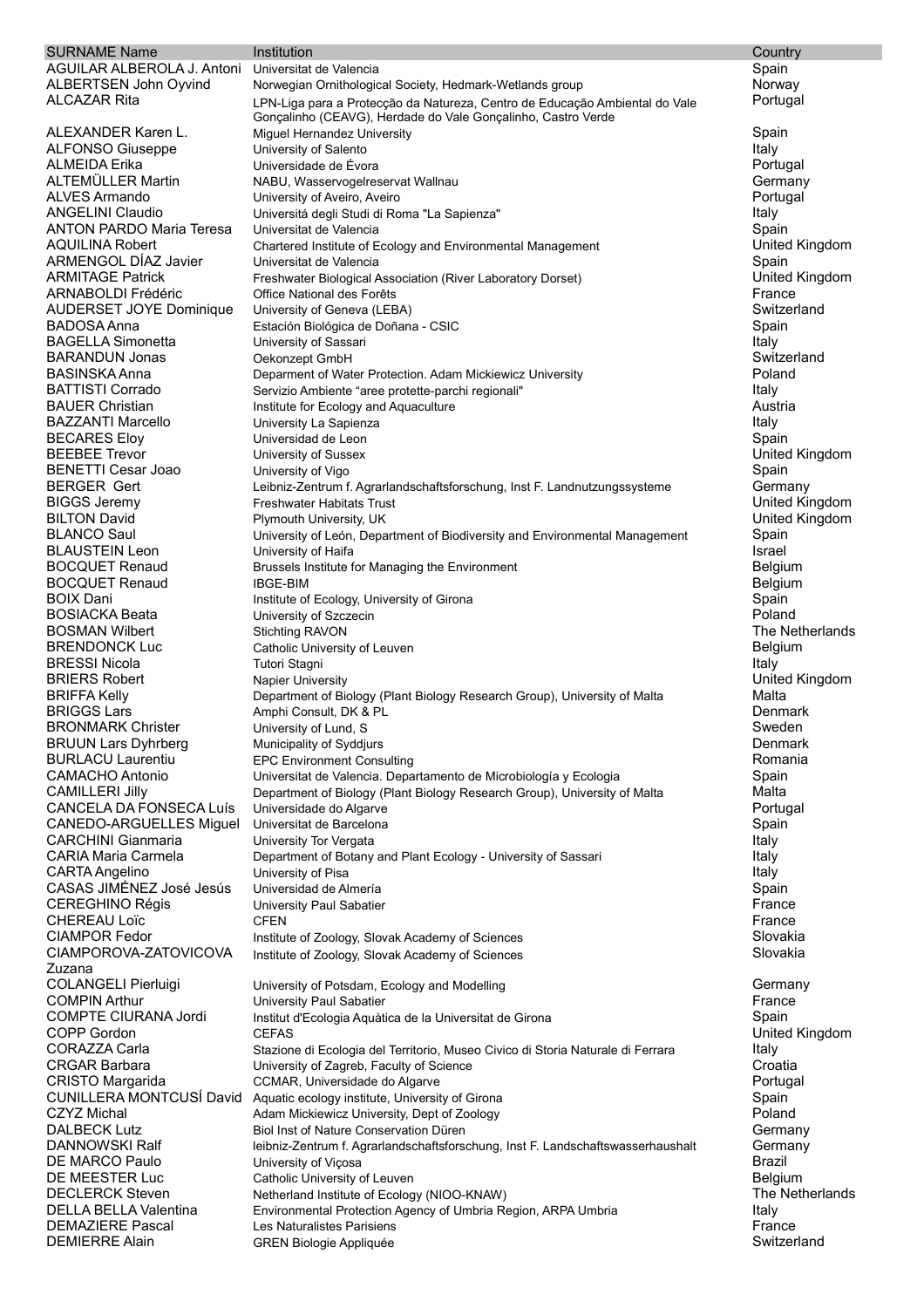| DENOEL Mathieu                                      | Université de Liège, Unité de Biologie du Comportement                                                              | Belgium                   |
|-----------------------------------------------------|---------------------------------------------------------------------------------------------------------------------|---------------------------|
| DENYS Luc                                           | Research Institute for Nature and Forest                                                                            | Belgium                   |
| DÌAZ PANIAGUA Carmen                                | Estación Biológica de Doñana - CSIC                                                                                 | Spain                     |
| DIMITRIOU Elias<br>DOWNING John                     | Hellenic Center for Marine Research - Institute of Inland Waters                                                    | Greece<br><b>USA</b>      |
| DREWS Hauke                                         | Dept of Ecology, Evolution and Organismal Biology. Iowa State University<br>Stiftung Naturschutz Schleswig-Holstein | Germany                   |
| ERNANDES Paola                                      | University of Lecce                                                                                                 | Italy                     |
| ESCRIVÁ GARCIA Andreu                               | Universitat de Valencia. Departamento de Microbiología y Ecologia                                                   | Spain                     |
| ESTEBAN Genoveva                                    | Bournemouth University                                                                                              | United Kingdom            |
| FACI MIGUEL Federico                                | Sekano Triops                                                                                                       | Spain                     |
| FARJALLA Vinicius                                   | University of Rio de Janeiro                                                                                        | Brazil                    |
| FERCHICHI Hafawa                                    | Faculté des Sciences de Tunis, Université Tunis-el Manar                                                            | Tunisia                   |
| FERNÁNDEZ ALÁEZ Camino<br>FERNÁNDEZ ALÁEZ Margarita | Universidad de León<br>Universidad de León                                                                          | Spain                     |
| FERNÁNDEZ AYUSO Ana                                 | Universidad Pablo de Olavide                                                                                        | Spain<br>Spain            |
| FERNÁNDEZ ZAMUDIO Rocio                             | Estación Biológica de Doñana-CSIC                                                                                   | Spain                     |
| FERREIRA Ana                                        | CIIMAR (University of Porto)                                                                                        | Portugal                  |
| FERRER Pablo P.                                     | <b>CIEF</b>                                                                                                         | Spain                     |
| FERRI Vincenzo                                      | Lombardy Amphibian Centre for Conservation & Ecological Studies 'Centro Anfibi Monticchie' Italy                    |                           |
| FLORENCIO DIAZ Margarita                            | Donana Biological Station-CSIC                                                                                      | Spain                     |
| FORRO Laszlo                                        | Natural History Museum                                                                                              | Hungary                   |
| FRAGA ARGUIMBAU Pere<br>FRISCH Dagmar               | Institut Menorquí d'Estudis, Maó, Menorca.                                                                          | Spain                     |
| <b>FUENTES Francisca</b>                            | Doñana Biological Station<br>Universidad de Almería                                                                 | Spain<br>Spain            |
| <b>GAILLARD Thibauld</b>                            | Filière Lorraine d'Aquaculture Continentale (FLAC)                                                                  | France                    |
| <b>GALEA Lara</b>                                   | Department of Biology (Plant Biology Research Group), University of Malta                                           | Malta                     |
| <b>GALLEGO Irene</b>                                | Universidad de Almería                                                                                              | Spain                     |
| <b>GANDER Antoine</b>                               | GEG Grande Cariçaie                                                                                                 | Switzerland               |
| GARCÍA CRIADO Francisco                             | Universidad de León                                                                                                 | Spain                     |
| GARCÍA MUÑOZ Enrique                                | Universidad de Jaén                                                                                                 | Spain                     |
| GARCÍA MURCIA Ana<br><b>GARCIA MURILLO Pablo</b>    | AECOM URS S.L.U.                                                                                                    | Spain                     |
| <b>GARMENDIA Alfonso</b>                            | University of Seville<br>Universidad Politécnica de Valencia                                                        | Spain<br>Spain            |
| GARRIDO Josefina                                    | University of Vigo                                                                                                  | Spain                     |
| GASCÓN Stéphanie                                    | University of Girona                                                                                                | Spain                     |
| <b>GEIGER Frenze</b>                                | University of Potsdam                                                                                               | Germany                   |
| GERALDES Ana                                        | Instituto Politecnico de Bragança                                                                                   | Portugal                  |
| <b>GERKE Horst</b>                                  | Leibniz-Zentrum f. Agrarlandschaftsforschung, Inst. F. Bodenlandschaftsforschung                                    | Germany                   |
| GIGANTE Daniela                                     | University of Perugia                                                                                               | Italy                     |
| GILBERT Juan Diego                                  | Universidad de Jaén                                                                                                 | Spain                     |
| GIORIA Margherita<br>GISLASON Gisli Mar             | University College Dublin<br>University of Iceland                                                                  | Ireland<br>Iceland        |
| <b>GLANDT Dieter</b>                                |                                                                                                                     | Germany                   |
| <b>GOLUS Wlodzimierz</b>                            | University of Gdańsk                                                                                                | Poland                    |
| GÓMEZ RODRÍGUEZ Carola                              | Universidad de Santiago de Compostela                                                                               | Spain                     |
|                                                     | GÓMEZ SERRANO Miguel Angel Universitat de Valencia. Departamento de Zoología, Facultad de Ciencias Biológicas       | Spain                     |
| GOOD Rebecca                                        | Freshwater Habitats Trust                                                                                           | United Kingdom            |
| GREAVES Helen                                       | University College London                                                                                           | United Kingdom            |
| GREEN Andy J.                                       | Estación Biológica de Doñana                                                                                        | Spain                     |
| <b>GRILLAS Patrick</b><br><b>GRUENWALD Mathias</b>  | Station Biologique de la Tour du Valat<br>University of Applied Sciences Neubrandenburg                             | France<br>Germany         |
| GRÜNWALD Mathias                                    | Hochschule Neubrandenburg                                                                                           | Germany                   |
| GUTKOWSKA Agniezka                                  | University of Warmia and Mazury, Department of Applied Ecology                                                      | Poland                    |
| HAMERLIK Ladislav                                   | Dept. of Biology and Ecology, Faculty of Natural Sciences, Matthias Belius University                               | Slovakia                  |
| HASSALL Christopher                                 | University of Liverpool                                                                                             | United Kingdom            |
| HILL Matthew James                                  | University of Worcester                                                                                             | United Kingdom            |
| HILT Sabine                                         | Leibniz Institute of Freshwater Ecology and Inland Fisheries (IGB)                                                  | Germany                   |
| HORVÁTH Zsófia<br>HUSTÉ Aurélie                     | <b>WasserCluster Lunz</b>                                                                                           | Austria<br>France         |
| ILLYOVA Marta                                       | Rouen Normandy University<br>Slovak Academy of Sciences, Dept of Hydrobiology, Institute of Zoology                 | Slovakia                  |
| JEFFRIES Michael                                    | Northumbria University                                                                                              | United Kingdom            |
| JIMÉNEZ Antonia                                     | University Pablo de Olavide                                                                                         | Spain                     |
| JOCQUE Merlijn                                      | <b>Bulgarian Academy of Science</b>                                                                                 | <b>Bulgaria</b>           |
| JOLY Pierre                                         | University of Lyon                                                                                                  | France                    |
| <b>JONIAK Tomasz</b>                                | Adam Mickiewicz University                                                                                          | Poland                    |
| JOOSTEN Hans                                        | International Mire Conservation Group                                                                               | Germany                   |
| JUAN Melchor                                        | Universidad de Almería                                                                                              | Spain                     |
| JULIAN Angela<br>JURADO Gustavo                     | <b>Freshwater Habitats Trust</b>                                                                                    | United Kingdom<br>Ireland |
| KALETTKA Thomas                                     | University College of Dublin<br>Institute for Landscape Hydrology                                                   | Germany                   |
| KLECK Jan                                           | University of South Bohemia, Faculty of Science                                                                     | Czech Republic            |
| KÖHLER Ralf                                         | Environmental Agency Brandenburg                                                                                    | Germany                   |
| KRASNA Irena Kodele                                 | Red Apollo-Institute for Heritage Research, Conservation & Interpretation                                           | Slovenia                  |
| KUCZYNSKA KIPPEN Natalia                            | Deparment of Water Protection. Adam Mickiewicz University                                                           | Poland                    |
| KUERYDaniel                                         | Life Science AG                                                                                                     | Switzerland               |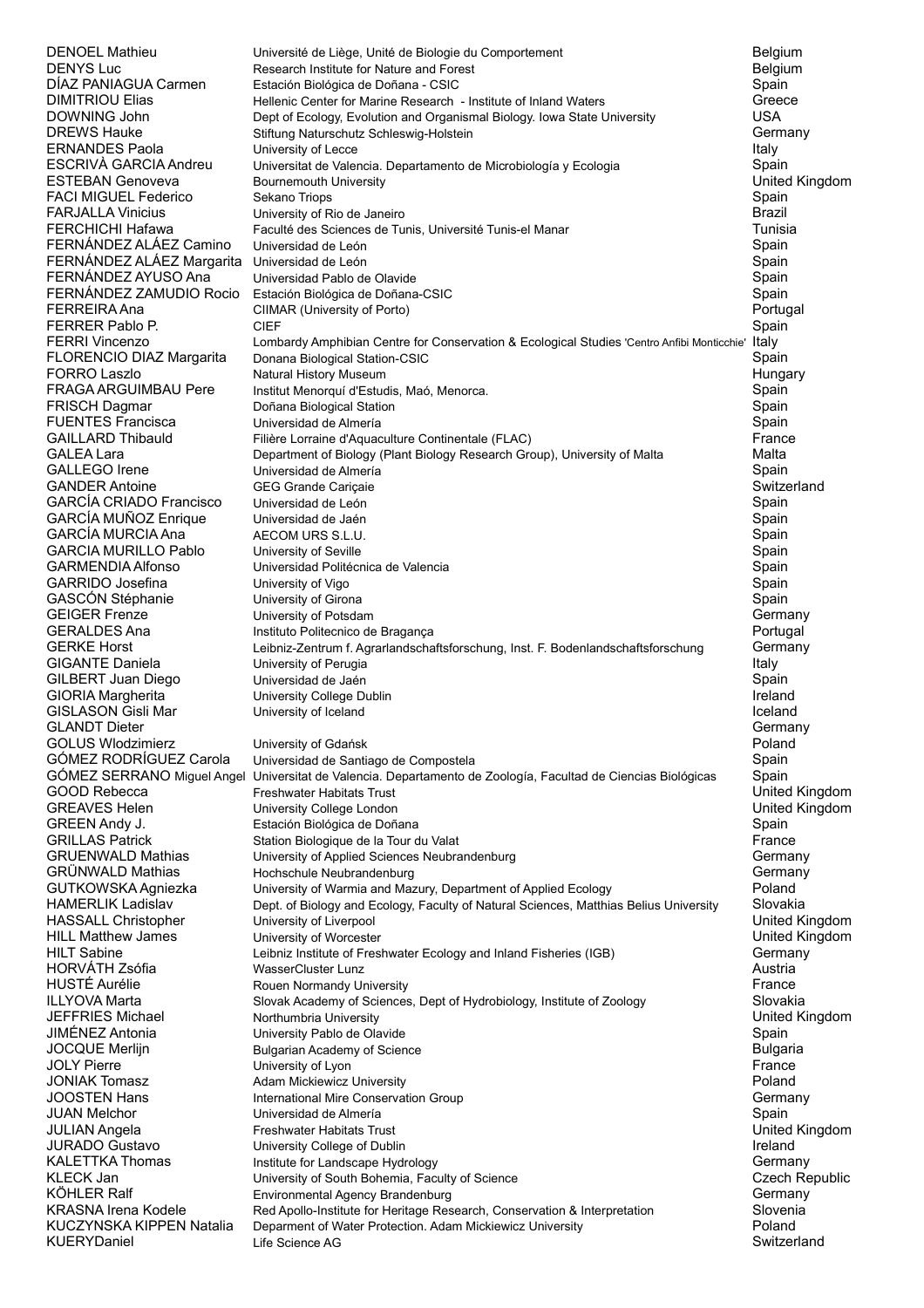KYEK Martin Institute of Ecology Austria LACHAVANNE Jean-Bernard University of Geneva (LEBA)<br>I ANFRANCO Sandro University of Malta Departme University of Malta, Department of Biology (Plant Biology Research Group) Malta LEON MUEZ David Controllers de Controllers de Sevilla Spain Controllers de Sevilla Spain Spain Spain LESSMANN Dieter and BTU Cottbus, Freshwater Conservation<br>Conservation of the Hedman College, Dent Nat Sci and Technology and Sci and Technology of the Morway Hedman College, Dept Nat Sci and Technology Norway Norway LISCHEID Gunnar leibniz-Zentrum f. Agrarlandschaftsforschung, Inst F. Landschaftswasserhaushalt Germany LITWIN Magdalena **Community of Potsdam** University of Potsdam and Communication Communication of Aguatic Ecology<br>Communication Communication Communication Communication Communication Communication Communication Communicati University of Girona, Institute of Aquatic Ecology Spain LÓPEZ Rocío **Spain de Louis Contra de Laragoza** Spain de Louis Contra de La Spain de Spain de Spain LORENZ Stefan **Germany** Julius Kühn Institute, Federal Research Centre for Cultivated Plants Germany LOVAS Robert **Confluence Confluence Umwelt und Energie Kanton Luzern Confluence Confluence Confluence Confluence**<br>
LOZADA Sissi Confluence University of Potsdam LOZADA Sissi University of Potsdam Germany Büro für Gewässerökologie LUCENA MOYA Paloma Universidad de Vigo. Spain LUGLIE Antonella **International Contract Contract Contract Contract Contract Contract Contract Contract Contract Contract Contract Contract Contract Contract Contract Contract Contract Contract Contract Contract Contract C** LUIS SANTOS Beatriz **Santo Contra Contra Contra Contra Contra Contra Contra Contra Contra Contra Contra Contra Contra Contra Contra Contra Contra Contra Contra Contra Contra Contra Contra Contra Contra Contra Contra Contra** LUKIĆ Dunja University of Belgrade, Faculty of Biology Serbia MACHADO Maria Margarida CCMAR - Centre of Marine Sciences MAIBACH Alain **A. Maibach Sàrl Switzerland** A. Maibach Sàrl Switzerland Switzerland MALETZKY Andreas University of Salzburg Austria MARCHESI Paul Drosera SA MASCIA Francesco Christensity of Cagliari Italy 1999 and Christensity of Cagliari Italy 1999 and Christensity of Cagliari Italy 1999 and Christensity of Cagliari Italy 1999 and Christensity of Cagliari Italy 1999 and Chris McCRUM Kate Cardiff University United Kingdom McKAY Gary Freshwater Life – Zoological exhibitions MEIER Kristin **Leibniz Centre for Agricultural Landscape Research (ZALF)**, Institute of Landscape Hydrology Germany MENETREY PERROTTET Nathalie University of Geneva Switzerland Switzerland Switzerland MESAROŠ Gabor Association Protego Serbia Universitat de Valencia. Departamento de Microbiología y Ecologia MONSALVE DOLZ Miguel Angel Conselleria de Medio Ambiente, Agua, Urbanismo y Vivienda Spain MORELLE Kevin **MORELLE Kevin Executé Universitaire Notre-Dame de la Paix** en la Paix de la Paix de la Paix de la Paix de la Paix de la Paix de la Paix de la Paix de la Paix de la Paix de la Paix de la Paix de la Baix de la Universidad de Castilla La Mancha NICOLET Pascale Freshwater Habitats Trust United Kingdom NIXDORF Brigitte Technical University Cottbus, Detp of water protection Germany OBERLE Martin **Barvarian State Research Center for Agriculture**, Institute for Fisheries Germany OERTLI Beat **Suitzerland** University of Applied Sciences Western Switzerland Switzerland Switzerland OLAFSSON Jon Sigurdur Institute of Freshwater Fisheries<br>OLMO RODRIGUEZ Carla Universidad de Valencia, Dept. d Microbiologia y Ecologia, ICBIBE Spain OLMO RODRIGUEZ Carla Universidad de Valencia, Dept. d Microbiologia y Ecologia, ICBIBE ORTELLS Raquel **Subset Contracts** Universidad de Valencia, Dept. d Microbiologia y Ecologia, ICBIBE Spain PALHAS Jael **Palling Community Community of Porto** Portugal Palling Portugal Portugal Portugal PARENTE Lucía Charcas com Vida, ADEGA Charcas com Vida, ADEGA Spain PATUREJ Ewa **Particle Contract Contract Contract Contract Contract Contract Contract Contract Contract Poland** PÄTZIG Marlene Leibniz Centre for Agricultural Landscape Research (ZALF), Institute of Landscape Hydrology Germany PEDROLA MONFORT Joan Universitat de Valencia<br>PEKÁRIK Ladislav Slovak Academy of Sciences Institute of Zoology Slovakia Slovak Academy of Sciences, Institute of Zoology PEÑALVER DUQUE Patricio Universidad de Sevilla Spain Spain Spain Spain Spain Spain PÉREZ BOTE Jose Luís com universidad de Extremadura com establece en el segundo de Spain de Spain de Spain de<br>PÉREZ ROCHER Benjamín con A.T.S.A. Nerium S.L. PÉREZ ROCHER Benjamín PÉREZ RODRÍGUEZ Ramsés Charcas com Vida, ADEGA Spain Charcas Charcas Charcas Charcas Spain PETROVAN Silviu Chiversity of Cambridge Chives Chives and Direct Chives And Direct Chives United Kingdom PFEFFER Holger Leibniz-Zentrum f. Agrarlandschaftsforschung, Inst F. Landnutzungssysteme Germany PIENKOWSKI Pawel **West Pomeranian University of Technology Szczecin**, Fac Environment, Management and Poland Agricult, Dep Environmental Protection and Development PINTO-CRUZ Carla Controllectural Universidade de Évora entre entre entre entre entre entre entre entre entre e PITSCH Thommy Consulting firm Consulting firm Consulting firm Consulting firm Consulting firm Consulting firm Consulting firm Consulting firm Consulting firm Consulting firm Consulting firm Consulting firm Consulting firm POBOLJSAJ Katia Centre for Cartography of fauna and flora School Cartography of fauna and flora School Slovenia PONCE GUARDIOLA J. Ignacio Coalició Compromís, Verds-EQUO País Valencià Spain POZO CUEVAS Rocío Universidad de León **Spain Spain Spain Spain Spain Spain** PRUNIER Florent **Asociación de Educación Ambiental El Bosque Animado**, Córdoba **Calcación** Spain PUPINA Aija **Daugavpils University Daugavpils University Latvia Latvia** PUPINS Mihails Daugavpils University Latvia QUINTANA Xavier University of Girona Spain REYNOLDS Julien Trinity College Dublin<br>RHAZLLaila III Hassan II University Faculty of Sciences The College The Morocco Hassan II University, Faculty of Sciences RHAZI Mouhssine Moulay Ismail University, Department of Biology, Faculty of Sciences and Techniques of Errachidia Morocco RIATO Luisa University of Pretoria South Africa RIEHL Kerstin **Environmental Agency Brandenburg** RISERVATO Eliza **Iniversity of Turin Dept. of Man and Animal Biology Italy** Italy ROBIN Joël **ISARA - Institut Supérieur d'Agriculture Rhône-Alpes** France RODRÍGUEZ Miguel Universidad Pablo de Olavide Spain ROMO PÉREZ Susana Universitat de Valencia ROSSET Véronique University of Applied Sciences of Western Switzerland Switzerland Universitat de Valencia et al. et al. et al. et al. et al. et al. et al. et al. et al. et al. et al. et al. et a RUGGIERO Antonio University of Rome 2 Italy Institut d'Ecologia Aquàtica de la Universitat de Girona **Secologia Spain** Spain